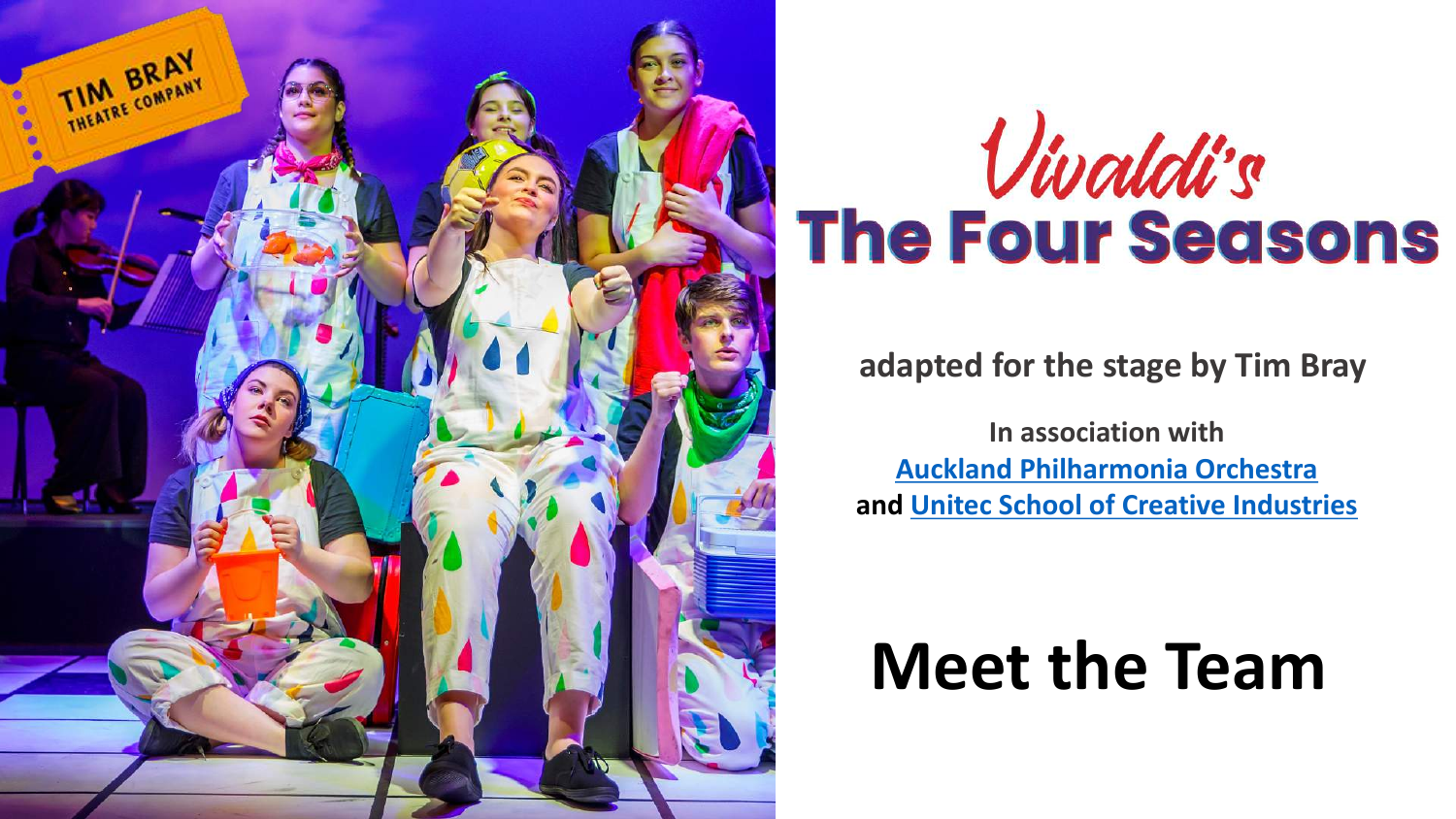

**Learn about the actors, musicians, front of house team, and backstage crew for** *Vivaldi's The Four Seasons.*



Note: This guide will give you an idea of the people you will see when you come to see the show. This is the main team that you will see; other people will be at the theatre who aren't listed here.

The actors are part of ensemble. This means that there is no "main character". Each actor plays a variety of small characters, and all work together to tell the story. Four different actors play "Mum"; three female actors and one male actor play the role. You'll know it's Mum when the actor puts on the flower apron.

The musicians all play together, seated at the back of the stage on a raised platform. They will all be wearing black clothes.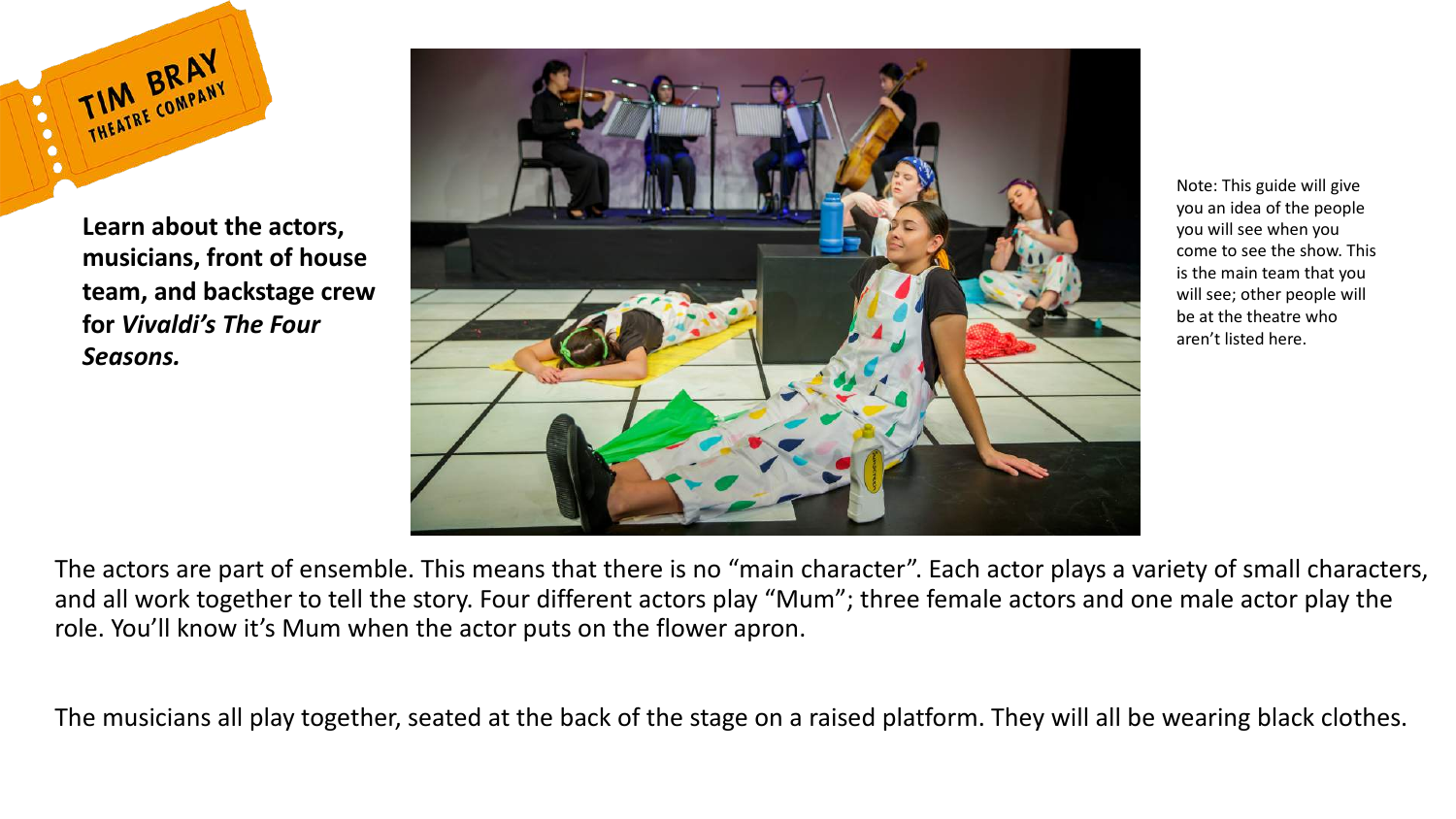### Andra Mihailescu

### Emma Laulu Findlay Wilson Samantha McCutchan



In addition to other roles in the show, these for performers each play the role of Mum. Mum wears a flowered apron and is doing a crossword puzzle.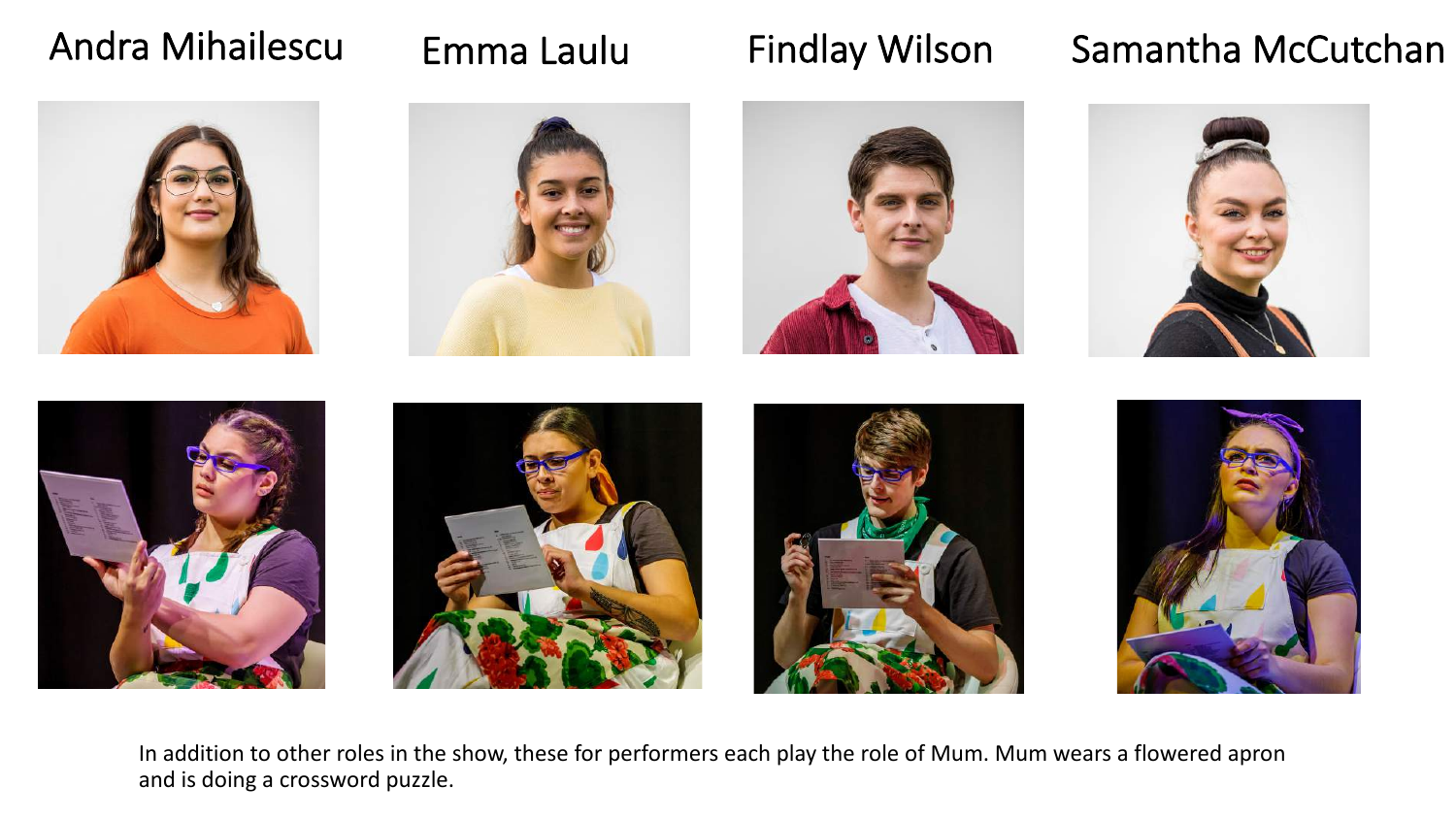#### Monique Rabie **Hannah Anderson**









Hannah and Monique play the final two characters, playing many different roles throughout the show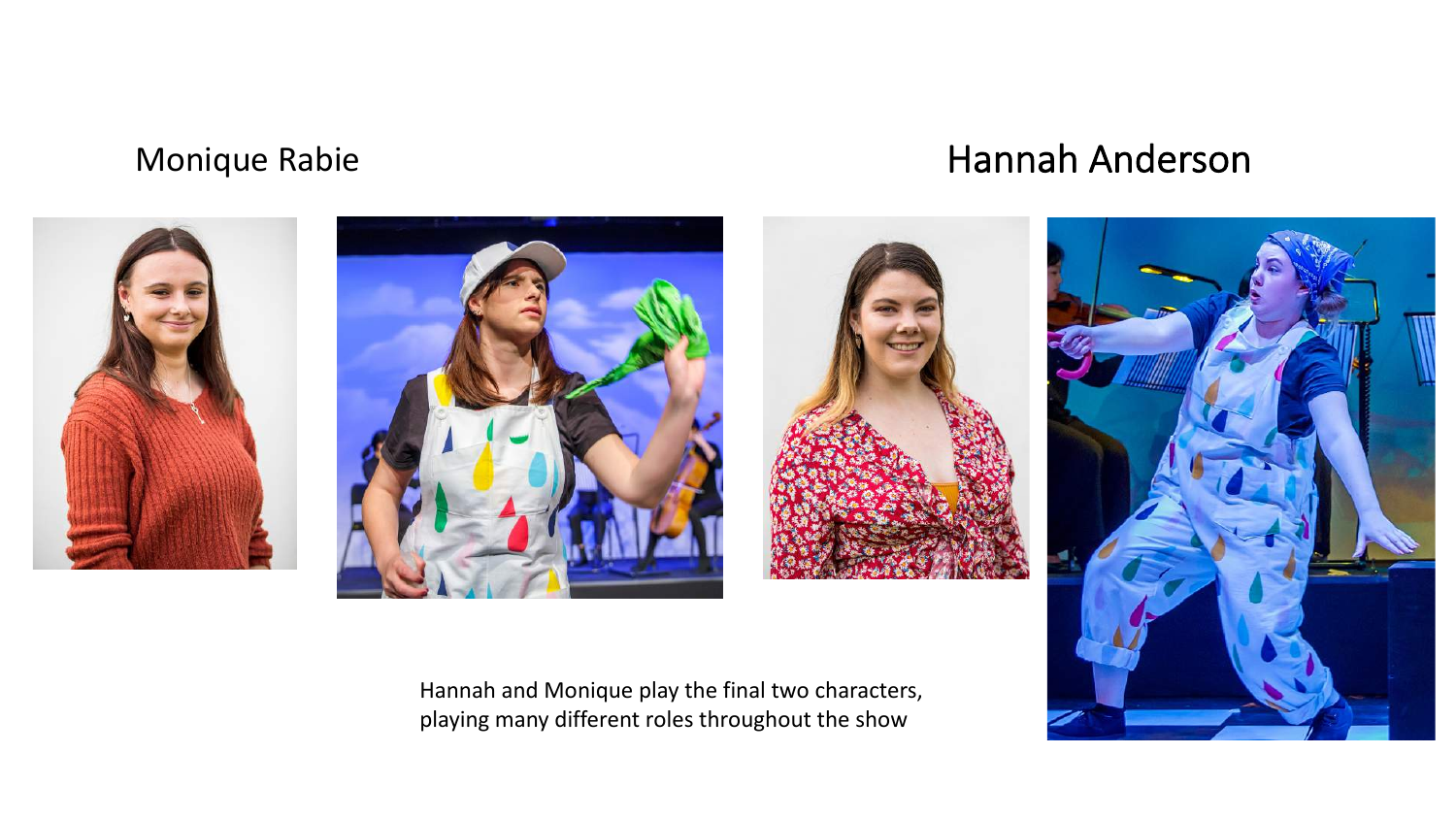

Four musicians play two violins, a viola, and a cello during the show. In this photo, Christine Lee is second violin. For the Sensory Relaxed show, second violin will be played by Grace









KiHei Lee- First Violin **Cance McKenzie-** Cecile McNeil- Viola Second Violin

Tahee Kim- Cello